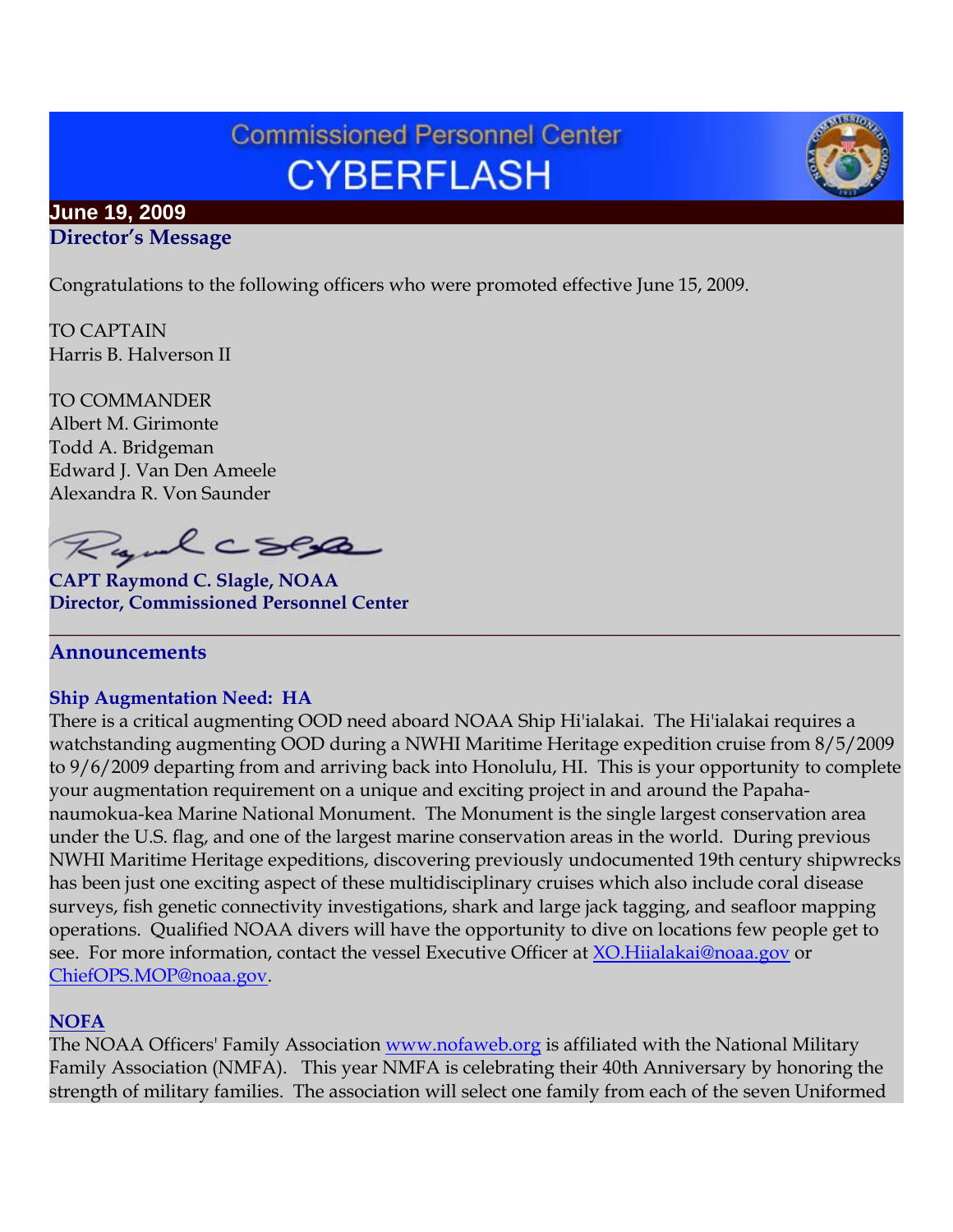Services to represent their community. For details about this award and how to nominate a NOAA family for this honor please visit [http://www.militaryfamilyaward.org/](http://www.nmfa.org/site/R?i=IYQkeFKjiH1HYTUpxNx_CA..)

If you haven't joined NMFA already, please visit NMFA's website [http://www.nmfa.org](http://www.nmfa.org/) to learn more about how this association provides advocacy, education, support, and programs that may enhance the lives of NOAA Corps Officers and the dynamic social network that NOAA Corps families establish with new assignments/relocation.

## **Proposed Change to New Uniform Model -- Comment Period is Two Weeks**

The Uniform and Awards Board (UAB) has recommended a uniform change to RADM Bailey that entails switching to the US Army and Air Force Service Uniform model using Service Dress Blues components, and decreasing the size and cost of the NOAA Corps sea bag.

A web site has been created to explain the purpose of the change, to provide Officers with a visual representation of what the new uniform configurations will look like, to demonstrate cost savings, and to be a mechanism to receive feedback on the new NOAA Corps Service Uniform. The comment section will remain open for two weeks starting today, at which time the comments will be reviewed and suggestions and concerns will be addressed. Please review this web site to get more information and to provide comments on this recommendation:

[http://www.corpscpc.noaa.gov/perservices/new\\_uniform\\_change.html](http://www.corpscpc.noaa.gov/perservices/new_uniform_change.html)

## **Uniforms - Untucked ODUs**

In preparation for the transition to the Untucked Operational Dress Uniform (ODU), we need all officers to send in their required sizes and quantities needed. The sizing is a little different then the Tucked ODU so please refer to [http://www.uscg.mil/uniform/ODUUntuckedUniforms.asp#](http://www.uscg.mil/uniform/ODUUntuckedUniforms.asp) to properly measure yourself. We are anticipating the transition to start in January 2010. Please send in the required sizes and quantities to [Director.CPC@noaa.gov](mailto:Director.CPC@noaa.gov) NLT Friday June 26th. If you any questions, please contact Greg Raymond. Thank you for your cooperation. Listed below are some frequently asked questions.

# FAQs:

1. How long will the transition period be? We have proposed a 12-month transition period as the Coast Guard is only out of three Tucked ODU sizes.

2. If the Coast Guard is out of my size what do I do until January? If the Coast Guard is out of your size you should purchase one size larger.

3. Will the Untucked ODU have the USCG shield on the shirt and pants? The Coast Guard will have a special cutting done after we submit our requirements that will not have the USCG shield on either the pants or shirt.

4. When will the Command, SWO, and Aviator insignia be available for purchase with the ODU? We are anticipating the sew-on insignia will be available January 2010.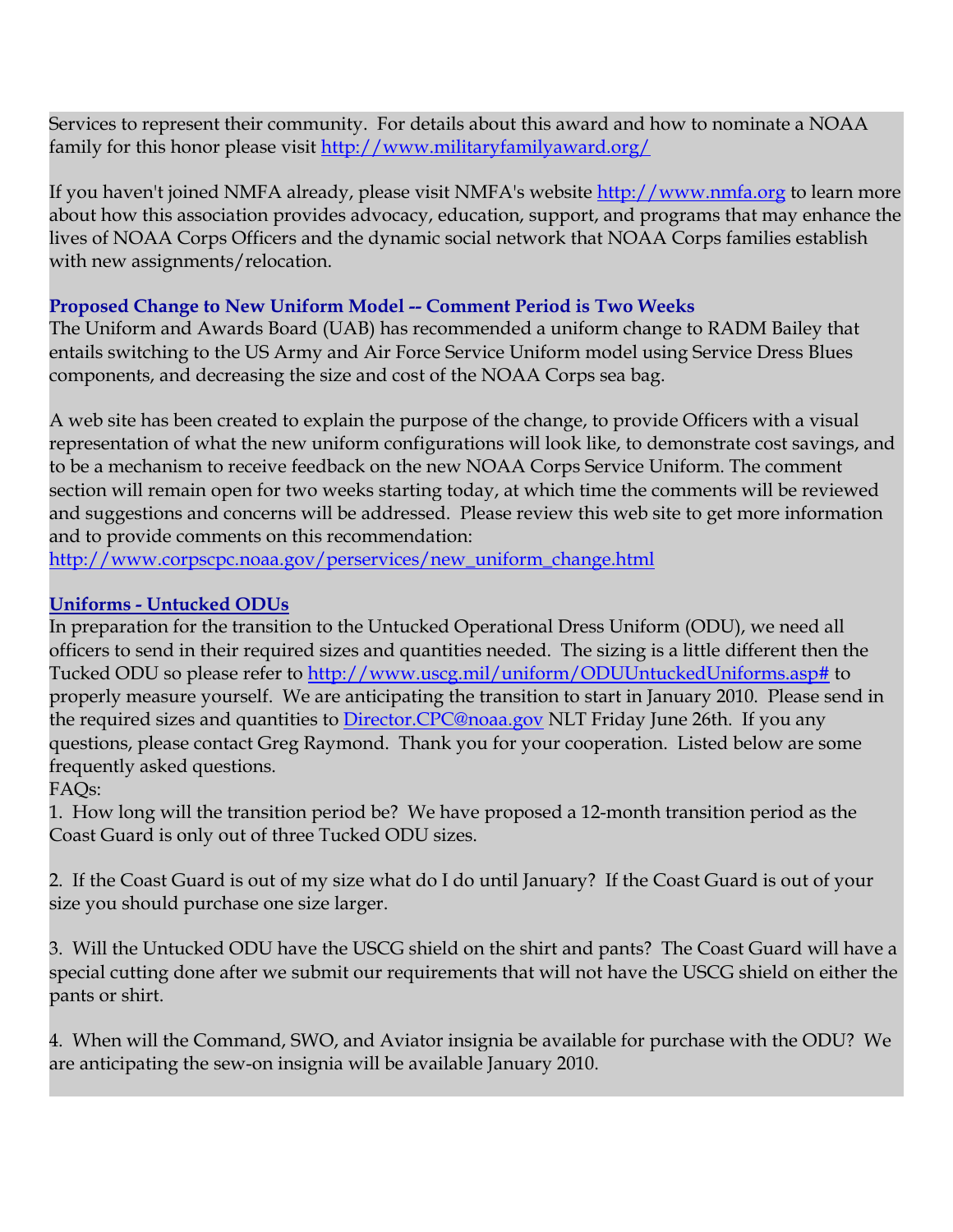# **Approved Retirements/Resignations/Separations**

The following officers have approved retirements, resignations, or separations. Be sure to thank them for their service to NOAA and nation and wish them the best the next time you see these officers!

| <b>ENS Nathan Parker</b>        | June 29, 2009      |
|---------------------------------|--------------------|
| CAPT Emily B. Christman         | <b>July 1 2009</b> |
| CAPT Sean R. White              | July 1, 2009       |
| LT Andrew P. Halbach            | July 5, 2009       |
| LT Leah A. Harman               | August 26, 2009    |
| LCDR Alan C. Hilton             | September 1, 2009  |
| LCDR James A. Bunn II           | September 1, 2009  |
| <b>LCDR Geoffrey S. Sandorf</b> | December 1, 2009   |
| <b>CAPT</b> Steven R. Barnum    | January 1, 2010    |

# **On the Horizon**

| July 23, 2009      | O4 and O5 Assignment Board                                                             |
|--------------------|----------------------------------------------------------------------------------------|
| July 31, 2009      | End of OER Reporting Period for ENS and LTJG                                           |
| August 18, 2009    | Deadline for "Special OERs" for consideration by October Promotion Boards              |
| August 27, 2009    | <b>BOTC-A School 114 Graduation</b>                                                    |
| August 31, 2009    | Start of BOTC-A School 115                                                             |
| September 15, 2009 | Deadline for ENS and LTJG OERs for consideration by October Promotion<br><b>Boards</b> |
| October 5-9, 2009  | <b>Officer Promotion Boards</b>                                                        |

**\_\_\_\_\_\_\_\_\_\_\_\_\_\_\_\_\_\_\_\_\_\_\_\_\_\_\_\_\_\_\_\_\_\_\_\_\_\_\_\_\_\_\_\_\_\_\_\_\_\_\_\_\_\_\_\_\_\_\_\_\_\_\_\_\_\_\_\_\_\_\_\_\_\_\_\_\_\_\_\_\_**

**\_\_\_\_\_\_\_\_\_\_\_\_\_\_\_\_\_\_\_\_\_\_\_\_\_\_\_\_\_\_\_\_\_\_\_\_\_\_\_\_\_\_\_\_\_\_\_\_\_\_\_\_\_\_\_\_\_\_\_\_\_\_\_\_\_\_\_\_\_\_\_\_\_\_\_\_\_\_\_\_\_**

P**lease see CPC website for additional information**:

Ship Augmentation Needs: <http://www.corpscpc.noaa.gov/cpchome/augmentation.html>

Assignments: <http://www.corpscpc.noaa.gov/careermgmt/assignments.html>